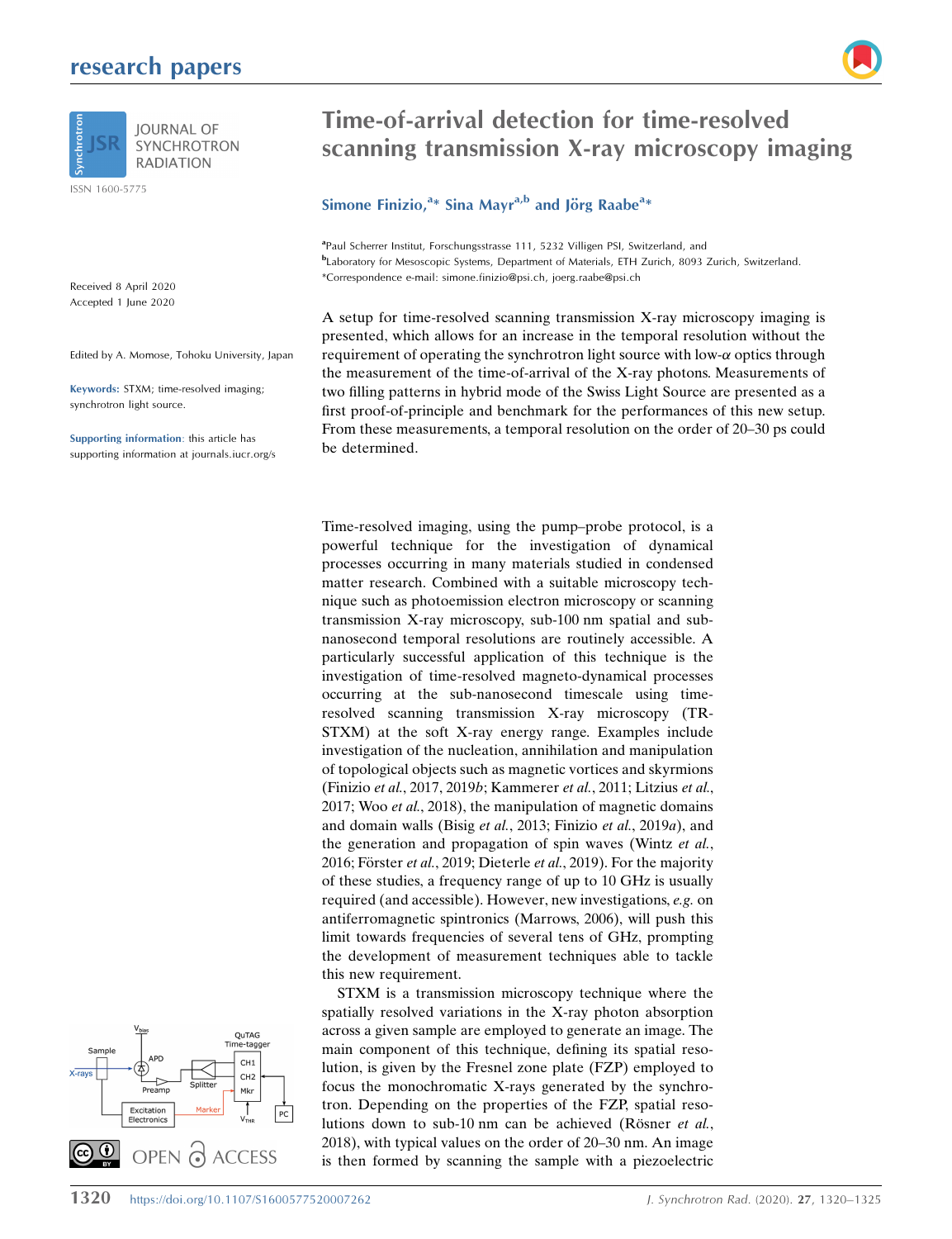stage, and detecting the intensity of the transmitted X-rays at each point of the scan. The detection process in STXM is based on single-photon counting. The transmitted X-ray photons are detected using either a phosphor screen combined with a photomultiplier tube (PMT), or an avalanche photodiode (APD). The electrical signal generated is then processed by a discriminator, generating a digitally compatible signal if the analog voltage pulse crosses a user-defined voltage threshold.

The use of an APD as a photon detector is particularly suited for time-resolved imaging, as diodes with bandwidths above the X-ray pulse repetition rate (ranging from 100 MHz to 500 MHz depending on the specific synchrotron light source) are commercially available. Using APDs with a bandwidth higher than the repetition rate allows one to resolve X-ray photons generated from neighboring X-ray bunches. This enables, in contrast to detectors with lower bandwidths, the use of the entire filling pattern to obtain the time-resolved image, instead of having to rely on the isolated camshaft bunch or on a single-bunch filling pattern. Furthermore, with this technique it is not required that the repetition rate of the signal employed to excite the dynamics is locked to the synchrotron revolution rate (determined by the circumference of the synchrotron – typically on the order of 1  $\mu$ s). For the case of the PolLux beamline of the Swiss Light Source (SLS), operating with a repetition rate of about 500 MHz, the APD installed is a Hamamatsu S12023-05, with a bandwidth of 900 MHz.

The current setup employed for the acquisition of TR-STXM images at the PolLux beamline of the SLS (Raabe et al., 2008), schematically shown in Fig. 1 and described in more detail in the work by Puzic et al. (2010) and Finizio et al. (2018), is based on a field-programmable gate array (FPGA) system, which consists of a  $2$  GSa s<sup>-1</sup> ADC (where Sa means samples) combined with a discriminator for determining whether the APD has detected a photon, followed by a demultiplexer (DEMUX) that sorts the detected photons as counts in a given counter channel dependent on the bunch where the X-ray photon was generated. The APD signal is sampled with a rate of 500 MSa  $s^{-1}$ , with a sampling window

of 30–50 ps, centered on the moment when the X-ray pulse illuminates the APD. In order to maintain the sampling window centered with respect to the X-ray bunches, the FPGA setup needs to be synchronized with the master clock of the synchrotron light source. This synchronization is performed by an event receiver FPGA setup (Micro-Research Finland VME-EVR-230RF), which generates the relevant timing signals used to synchronize the rest of the equipment (Puzic et al., 2010). By synchronizing both the DEMUX and the electronics which generate the excitation signal to the synchrotron master clock, it is possible to obtain a timeresolved image. The synchronization also guarantees that each channel of the DEMUX corresponds to a well defined sampling point in the excitation signal being investigated.

However, the setup described above and schematically depicted in Fig. 1 has two main limitations. The first is a consequence of the synchronization to the master clock, giving rise to restrictions in the accessible frequencies, whereas the second affects the temporal resolution, which is ultimately determined by the width of the X-ray bunches generated by the synchrotron.

The first limitation stems from the requirement to have both the excitation and the DEMUX synchronized to the master clock in order to keep the DAC sampling window centered with respect to the X-ray bunches, and to define the sampling points in the signal under investigation. This implies that the repetition frequency of the excitation setup is linked to the synchrotron master clock via the relation  $f_{\text{exc}} = Mf_{\text{master}}/N$ ,  $M \neq N$  being an integer number and N a prime number equal to the number of channels in the DEMUX (Puzic et al., 2010). Typical values for  $N$  are between 7 and 23, implying that only a limited comb of frequencies can be selected with this method.

The second limitation is given by the fact that the current detection setup assumes that the X-ray photons are generated exactly at the center of their bunch. This, however, is not the case, as the width of the X-ray bunches varies depending on various parameters of the synchrotron light source (e.g. optics, repetition frequency, filling pattern, etc.). For the case of the SLS, the typical width of the X-ray pulses in the 400 mA



#### Figure 1

(a) Simplified schematic design of the time-resolved setup currently installed at PolLux. The entire setup is synchronized to the SLS 500 MHz master clock, from which all of the timing and reference signals (marked in red) are derived. (b) Calculated loss of contrast for a TR-STXM image as a function of the frequency of the excitation and of the full width at half-maximum (FWHM) of the X-ray pulses for the setup shown in  $(a)$ . The contrast was normalized to the contrast visible at a frequency of 10 MHz, and it is assumed that the X-rays are generated exactly at the center of the bunches.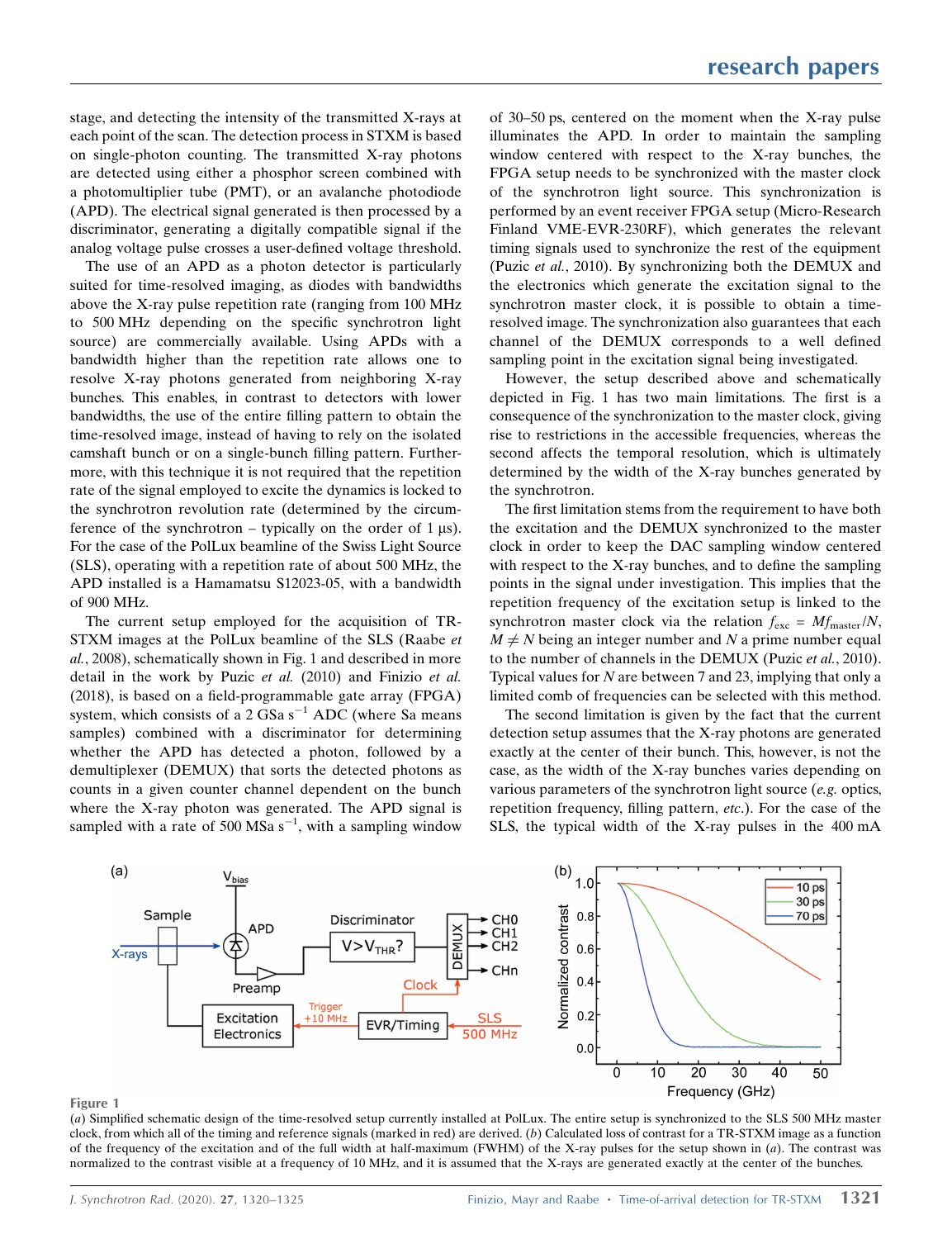hybrid filling pattern is about 70 ps full width at half-maximum (FWHM). This dispersion in the X-ray photon arrival time hinders the detection of high-frequency excitations, as shown in Fig.  $1(b)$ , where the effect of various X-ray bunch widths on the detectable contrast for different frequencies of the excitation signals is shown. Here, it is possible to observe that an FWHM of 70 ps implies that only excitation frequencies below about 10 GHz are detectable (i.e. detected signal amplitude above 10% of the original signal amplitude). If frequencies higher than 10 GHz need to be detected, a possible workaround to this problem is to utilize X-ray pulses with shorter widths. This is possible by operating the synchrotron light source with low- $\alpha$  optics, where X-ray pulse widths down to 10 ps FWHM can be achieved (Goslawski et al., 2014). This reduction of the X-ray width allows, as shown in Fig.  $1(b)$ , the detection of frequencies above 50 GHz (for a pulse width of 10 ps FWHM). However, the scarcity of low- $\alpha$  optics beam times, combined with a lower photon flux with respect to the one achievable with standard optics, motivates the development of alternative detection techniques able to overcome the frequency limitations shown in Fig.  $1(b)$  whilst keeping the advantages of operating the synchrotron with standard optics.

In this work, we present a TR-STXM setup based on the measurement of the arrival time of each of the X-ray photons transmitted across the sample. This setup, which does not rely on the assumption that the X-rays are generated at the center of their bunch and does not require the synchronization of the detection setup with the synchrotron master clock, would allow for both limitations presented above to be overcome. This setup, schematically depicted in Fig.  $2(a)$ , relies on a fast FPGA-based time-to-digital converter (QuTAG, from QuTools GmbH) that measures the time at which the input signal *(i.e.* the voltage pulse generated by the APD) crosses a defined threshold with a sub-10 ps precision. The detection of the instant when the voltage signal crosses the user-defined threshold is performed by means of a ramp interpolator. A ramp interpolator is composed of a capacitor that is charged with a constant current. When the input signal crosses the user-defined threshold, the voltage of the capacitor is sampled with an ADC, and the time at which the crossing of the threshold occurs can be calculated from the recorded value.

As long as the probability of multi-photon events within a single X-ray bunch is sufficiently low, this setup allows for the measurement of the time-of-arrival of the X-ray photons, as the time when the APD pulse arrives at the time-to-digital converter varies depending on when the photon was generated within the X-ray pulse.

The interaction of soft X-rays with the APD used to detect them does not always follow the same mechanisms. In particular, the X-ray photon can be absorbed in different layers of the junction, leading to the generation of voltage pulses with different amplitudes. Due to this dispersion in the voltage amplitudes generated by the APD, if only the moment when the rising edge of the APD pulse crosses a user-defined threshold is measured, this would lead to a considerable error in the determination of the time-of-arrival of the X-ray photon. To better depict this issue, we have measured the time-of-arrival of 500 ps electrical pulses which reproduce the typical shape of an APD pulse of different amplitudes. The result of this measurement is shown (with the amplitude normalized to the threshold voltage selected in the time-todigital converter) in Fig.  $2(b)$  (red curve for the rising edge of the pulse, and black curve for the falling edge of the pulse). There, it is possible to observe that the measured time-ofarrival is strongly affected by the amplitude of the pulse, leading to a dispersion of the arrival times of more than 100 ps. This strong dependence on the pulse amplitude can be eliminated by measuring the moment at which the rising and the falling edges of the pulse cross the defined threshold voltage, and by calculating the average between the two times, as shown by the blue curve in Fig.  $2(b)$ . The calculation of the average between the crossing of the threshold voltage by the rising and falling edges of the APD pulse allowed for a reduction of the dispersion of the arrival times to a  $2\sigma$ uncertainty of below 10 ps, allowing us to fully exploit the performances of the time-to-digital converter. Experimentally, this measurement is performed by utilizing two channels of the time-to-digital converter, where the signal generated by the



#### Figure 2

(a) Simplified schematic design of the time-resolved setup proposed in this work, based on the determination of the time-of-arrival of the X-ray photons. In this case, the setup is not synchronized with the synchrotron master clock, but only to the electronics employed to generate the excitation signal. (b) Influence of the amplitude of a reference voltage pulse (normalized to the threshold voltage  $V_{\text{THR}}$  selected in the time-to-digital converter) on the measured arrival time.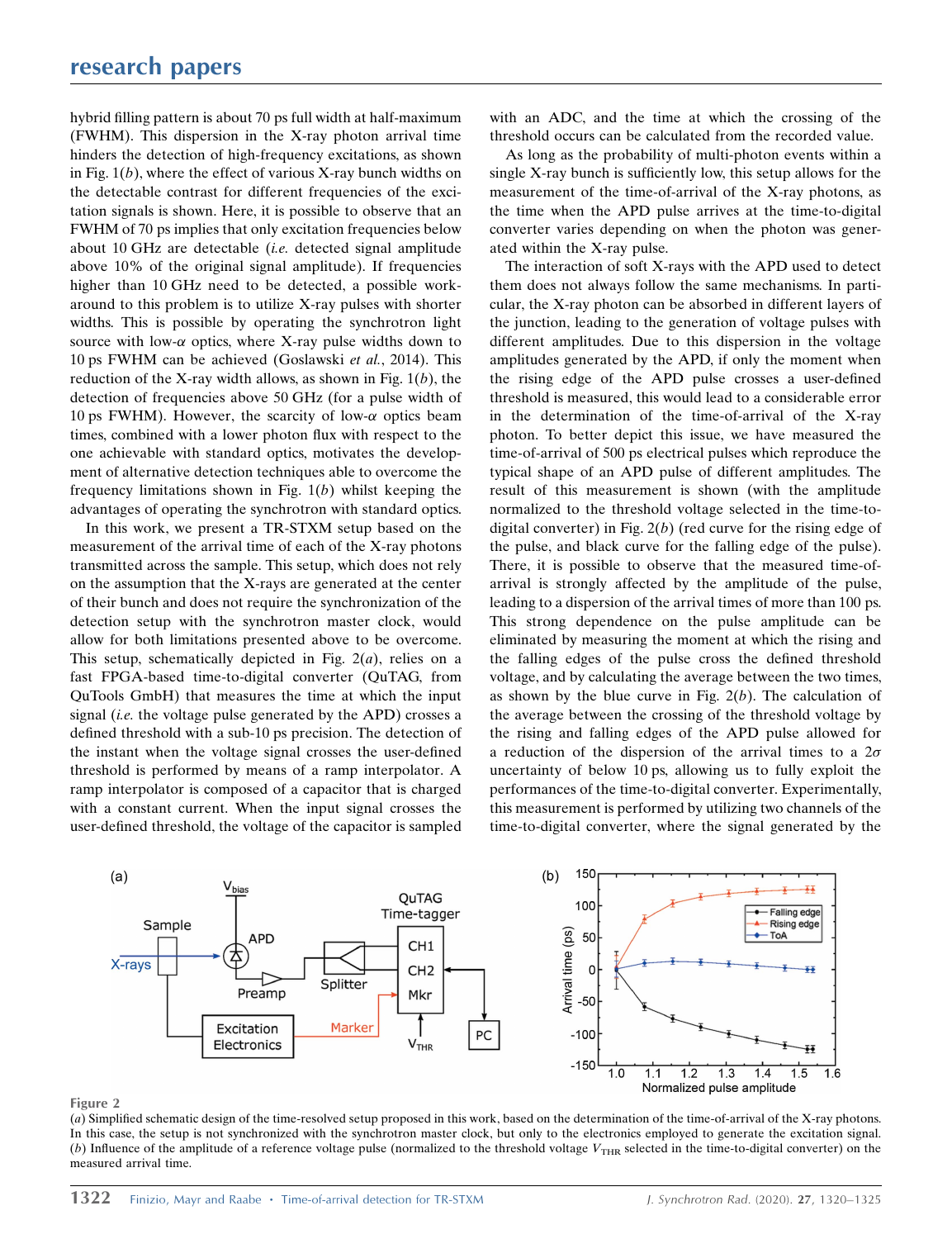APD is fed to both channels using equal-length cables, as shown schematically in Fig.  $2(a)$ . One of the two channels will measure the rising edge of the pulse, while the other will measure the falling edge.

The approach described in the previous paragraph is feasible only if the voltage pulse generated by the APD is symmetrical with respect to its center and especially if the shape of the voltage pulse is not dependent on its amplitude. From oscilloscope measurements of the voltage pulses generated by the APD installed at the PolLux STXM, shown in Fig. 3, we observed that the APD pulse comprises a first symmetric pulse followed by a sinusoidal signal at a lower voltage oscillating at a frequency of about 450 MHz. This second part of the signal is caused by the ringing of the APD/ RF amplifier circuit. By selecting a threshold voltage for the time-to-digital converter which is above this low-voltage ringing (e.g. the threshold voltage marked by the magenta dashed line in Fig. 3), it is possible to exclusively probe the first peak, containing the information about the arrival time of the X-ray photon.

As the absolute time-of-arrival of the X-ray photon is known, it is no longer necessary for the detection setup to be synchronized with the master clock of the synchrotron. However, it is necessary to know which point of the dynamical process under investigation is being sampled by the detected photon. This implies that a synchronization between the setup employed to generate the signals used to excite the dynamical processes in the sample and the time-of-arrival detector is necessary. This synchronization, marked in Fig.  $2(a)$ , allows us to position the recorded photon at a given instant of the



#### Figure 3

Oscilloscope trace of various APD pulses generated by the Hamamatsu S12023-05 APD installed at the PolLux endstation when exposed to a 1 keV X-ray photon beam. The maximum amplitude of the APD pulse is marked by the red curve. A significant distribution of amplitudes can be observed but, importantly, the shape of the pulse does not change with its amplitude, and comprises a first symmetric peak followed by a lower voltage sinusoidal signal caused by the ringing of the APD/RF amplifier circuit. By selecting the threshold of the time-to-digital converter to be above this sinusoidal signal (e.g. the threshold defined by the magenta dashed line), we can reliably determine the center of the first pulse and extract the photon arrival time from it.

excitation signal. The recorded photon arrival times can then be divided in user-defined time bins that will then be utilized to reconstruct the recorded time series. The width of the time bins can be freely selected from the user, allowing for the choice of a small time step, but with lower statistics, or of a larger time step, but with higher statistics, and anywhere in-between.

The absence of synchronization between the time-of-arrival detector (and therefore the excitation signal) and the master clock of the synchrotron light source implies that any frequency can be selected for the excitation signal (with the exception of the harmonics and sub-harmonics of the synchrotron master clock), and the excitation signal will be uniformly sampled by the X-rays.

Another very important requirement for time-resolved imaging is the determination of the time at which the excitation of the physical process is occurring. This is usually called 'time-zero' or  $t_0$ , and its correct determination has important consequences for the interpretation of the physical processes occurring in the sample [e.g. for the calculation of the inertia of magnetic domain walls (Finizio et al., 2019a), skyrmions (Finizio et al., 2019b) and of spin–orbit torque induced processes (Baumgartner et al., 2017)]. However, the instant at which  $t_0$  occurs is dependent on the setup employed for the specific experiment (e.g. waveform generators, RF components and cables) and needs to be determined experimentally. With the existing FPGA-based setup, this is typically achieved by replacing the sample with a photodiode and injecting a pulsed signal using the same electronic setup employed for the experiments, and recording a time trace. The moment at which a signal appears will correspond to  $t_0$  (Baumgartner et al., 2017). For the time-of-arrival setup described here, the measurement of  $t_0$  follows the same principle.

To investigate the feasibility and performance of the setup depicted in Fig.  $2(a)$  and described above, we performed a measurement of the hybrid-mode filling pattern of the SLS. In this case, the 'excitation signal' we wish to measure has a frequency given by the 1.042 MHz revolution rate of the bunches in the storage ring. Therefore, the 1.042 MHz bunch marker provided by the SLS was employed as the synchronization signal for the time-of-arrival detection setup. For the measurements, an integration time of 2 s was employed, and the recorded photon arrival times were sorted with 10 ps-long time bins. The measured filling pattern is shown in Fig. 4, where a single X-ray pulse is shown in the inset of the figure.

Two different hybrid-mode filling patterns were investigated. The first, shown in Fig. 4, from now on defined as a 'short' filling pattern, is composed of 390 filled bunches (out of a total of 480). In the gap between two consecutive bunch trains, a single filled camshaft bunch (bunch 465 – not at the center of the gap) can be found. The second, herein defined as a 'long' filling pattern, is instead composed of 430 filled bunches, with the camshaft bunch located at bunch 455, at the center of the gap.

From the measured photon arrival times shown in Fig. 4, various parameters of the filling pattern can be calculated. In particular, the single X-ray pulses can be fitted with a Gaus-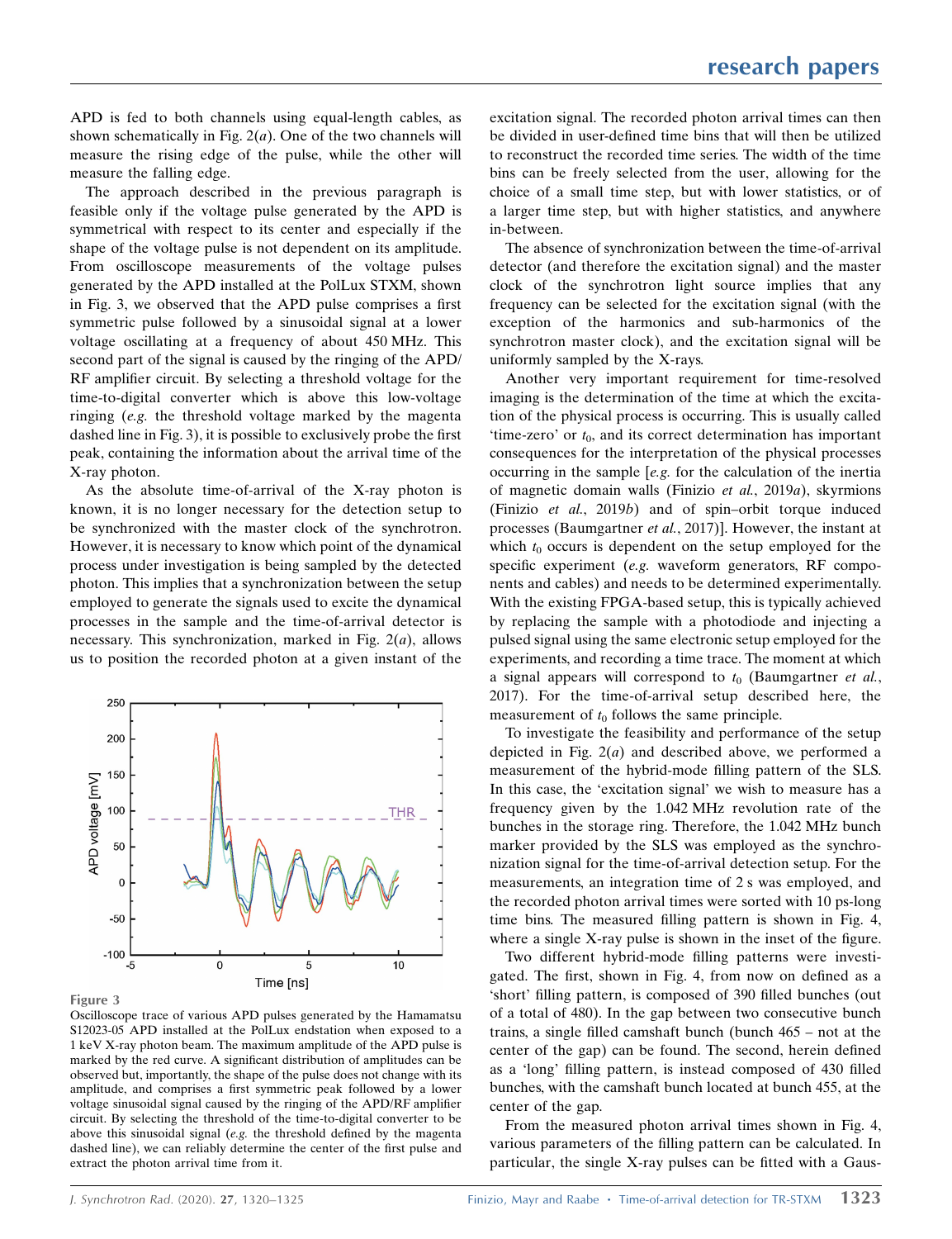

Hybrid-mode filling pattern (with camshaft) of the SLS measured with the time-of-arrival setup presented in this work. The inset shows the measurement of the 20th bunch in the filling pattern.

sian peak function to determine the width of the X-ray pulses. The result of this calculation, for both filling patterns, is shown in Fig. 5. Here, it is possible to observe that the width of the X-ray bunches varies within the filling pattern (and between the two measured filling patterns). This change is caused by the influence of the third-harmonic passive cavities used inside the storage ring to allow the storage of a 400 mA beam.

A striking difference between the two filling patterns can, however, be observed for the camshaft bunch. Although for the short filling pattern the width of the camshaft bunch is comparable with the width of the other bunches, in the long filling pattern it is about five times larger than the width of the other bunches. This is due to the fact that the camshaft bunch for the long filling pattern is located at the center of the gap, at



Figure 5

 $1\sigma$  width of the X-ray bunches in the filling pattern for two different filling patterns of the SLS. A variation in the width of the X-ray bunches within the multibunch section of the filling pattern, caused by the influence of the third-harmonic passive cavities inside the storage ring, can be observed. A substantial variation between the widths of the camshaft pulses of the two filling patterns can also be observed.

which the shape of the energy potential for the electrons exhibits a double-valley feature, causing an enlargement of that specific X-ray bunch.

Aside from affecting the width of the single X-ray bunches, the third-harmonic cavities also cause a displacement of the center of the X-ray bunch with respect to the positions that would be defined from the master clock of the synchrotron. This shift of the center of the X-ray bunches provides an additional uncertainty on the arrival time, which further reduces the range of frequencies accessible with the setup described in Fig. 1. From the Gaussian peak fitting of the X-ray bunches measured with the time-of-arrival setup presented here, this shift with respect to the synchrotron master clock can be determined. The results of these calculations are shown in Fig. 6.

Here it is possible to observe that the influence of the thirdharmonic cavities causes a monotonically increasing delay of the center of the X-ray bunch with respect to the master clock. This offset has a similar behavior for both filling patterns and reaches up to 250 ps.

The measured filling pattern parameters were compared with streak-camera measurements of the same filling patterns, which allowed us to determine a temporal resolution on the order of 20–30 ps. This already constitutes a substantial improvement with respect to the temporal resolution of about 100 ps available with the setup shown in Fig.  $1(a)$ . Further improvements in the conditioning of the APD pulse are expected to bring the temporal resolution of this setup down to about 10–15 ps, providing comparable performances with low- $\alpha$  optics operation whilst still maintaining the high photon flux of the normal optics operation.

Up to this point, the operation of the time-of-arrival setup presented in this work was presented for a point measurement of different filling patterns of the SLS. To demonstrate that this setup can be employed for the acquisition of TR-STXM



Figure 6

Offset of the center position of the X-ray bunches with respect to the synchrotron master clock. The change in the offset is caused by the thirdharmonic passive cavities inside the storage ring.